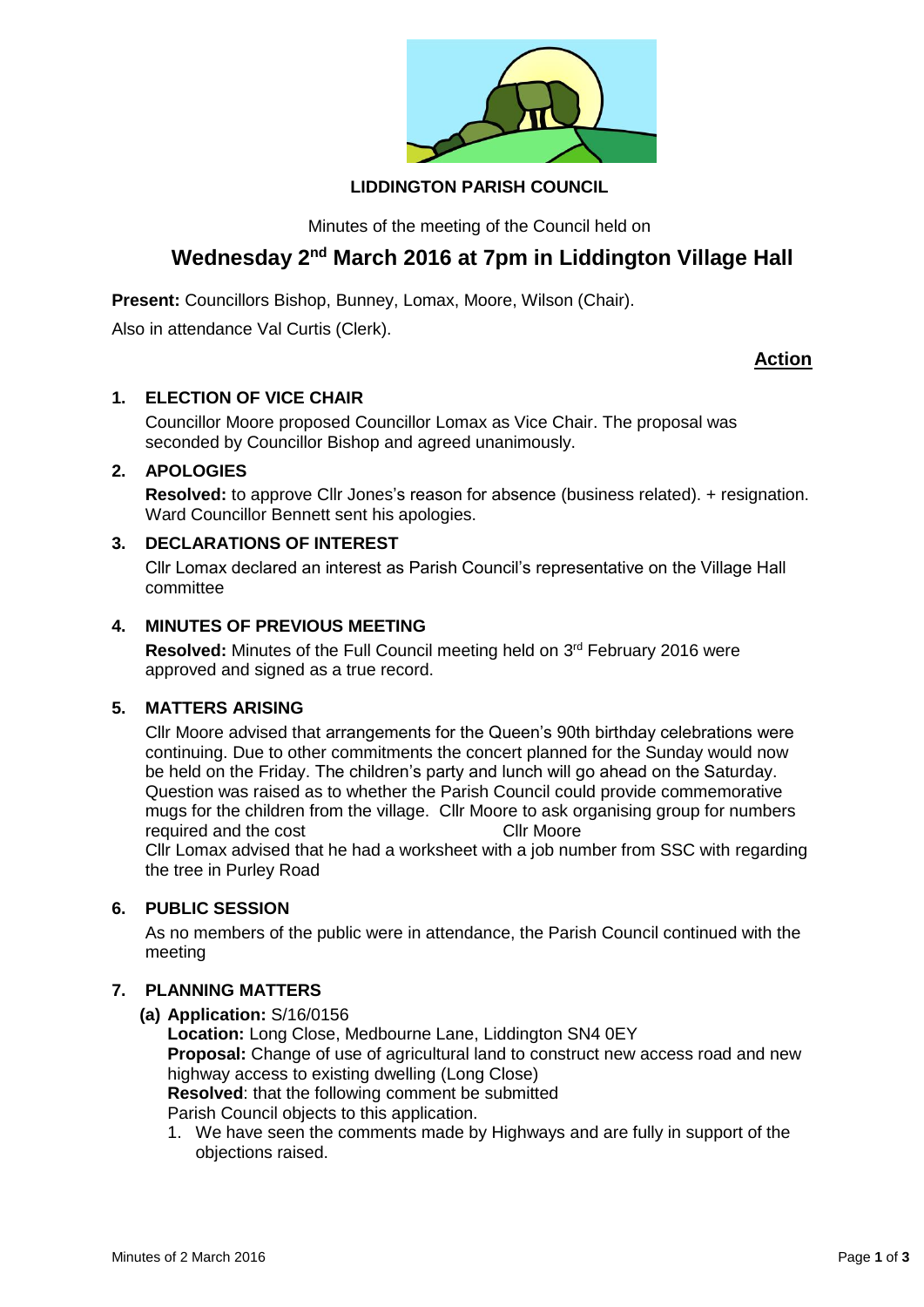- 2. We do not feel that the impact of the location is totally understood, i.e. it being on the side of a steep hill; the speed of traffic on the road, an example of which is a serious incident that occurred in Feb 2015 between cars, 2 horses and riders after the traffic survey had been completed, the drainage and visual appearance. Surface water drainage is already a problem in this area, and the application is vague on how this aspect is to be addressed.
- 3. This application mentions the Swindon Local Plan EN5 but makes no attempt to comply with this Policy or with the principles applicable in a designated AoNB.
- 4. The objectives of the applicant are not clear in view of serious ambiguities and inconsistencies in the supporting documents as regards intended use of the land. Business units in addition to private dwelling could greatly increase traffic use and would be inappropriate in this location.
- 5. We question why the access needs to be 6m wide for a private house and the need for an access road of this nature to be 'adoptable standard'.
- **(b)** It was noted that S/15/1713 Installation of solar system at GWH had been approved

It was noted that S/15/1914 – additional staff car parking had been approved

# **8. WARD COUNCILLOR REPORT**

There was no Ward Councillor's report as Councillor Bennet was unable to attend the meeting.

#### **9. VILLAGE MATTERS**

- **(a) To agree tasks for the Lengthsman to undertake this month** no tasks were agreed. Cllr Wilson is meeting with James Garrad from SBC on Monday 7<sup>th</sup> March to discuss maintenance tasks needing to be undertaken which includes the pavement at the side of the B4192. Cllr Wilson to report back to Parish Council at the next meeting.
- **(b) To decide action needed on Jubilee Gardens damage –** Several establishments in the area had been written to asking for their assistance in reducing the potential for further damage.

**Resolved:** It may be possible to deal with damage during the village clean up event on 16<sup>th</sup> April.

**(c) To further determine if the Parish Council wishes to explore potential services transfers from the Borough Council –** A meeting will be held on 10<sup>th</sup> March between the Swindon Area Committee and SBC to hold more detailed discussion. Cllr Wilson asked if a sub-committee was necessary to discuss what services Liddington Parish Council might be happy to take over. It was agreed to wait for a firm proposal from SBC first

#### **10. SMALLER AUTHORITIES AUDIT APPOINTMENTS**

**Resolved** – after discussion it was decided to leave the status quo as is

#### **11. MEDBOURNE LANE**

Medbourne Lane is used by commuter traffic and due to the narrow width the verges are being eroded. A telephone pole could be in danger. Cllr Wilson to discuss the possibility of passing places with James Garrad from SBC at their meeting on  $7<sup>th</sup>$  March.

#### **12. MANOR VIEW**

Deliveries, pizzas, taxis and parcels destined for Manor View, Chiseldon are being misdirected to Manor View, Liddington. As the Chiseldon postcode, SN4 0SX is quite different, it can only be assumed that this is a satnav issue. Delivery companies needed to be made aware of the errors when the issue occurs.